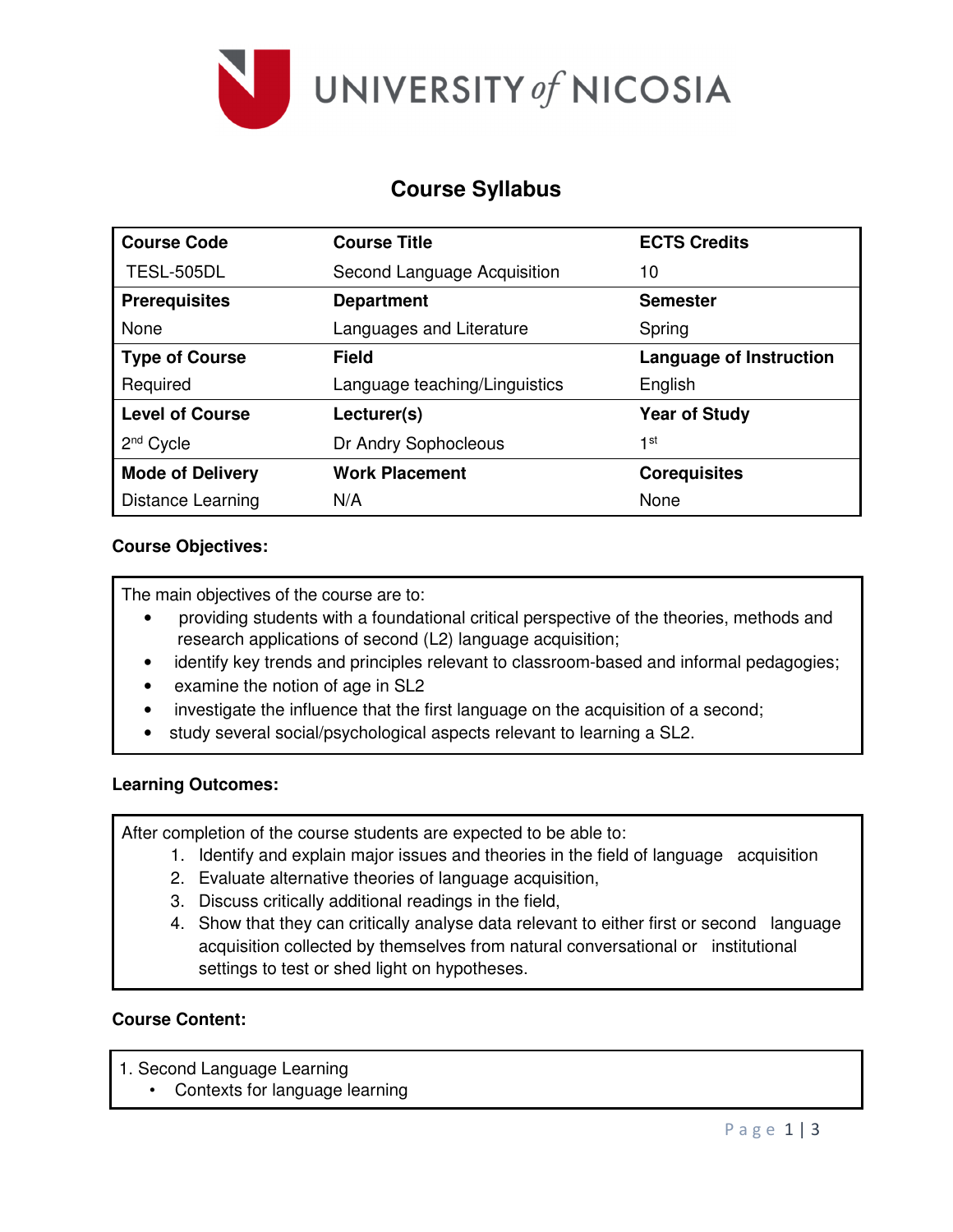

- Behaviourism (mimicry and memorization)
- The Innatist perspective (Universal Grammar)
- Current psychological theories (the Cognitive Developmental perspectives)
- The sociocultural perspective
- The critical period hypotheses
- 2. Individual Differences in L2 acquisition
	- The age variable
	- Learner characteristics (intelligence, language aptitude, learning styles, personality, motivation, attitudes, identity and ethnic group, learning strategies)
	- Pedagogical factors
- 3. Learner Language
	- Studying the language of L2 learners (contrastive analysis, error analysis and interlanguage)
	- Developmental sequences (e.g. morphemes, negation, questions, relative clauses, reference to past)
	- Vocabulary
	- Interlanguage Pragmatics
- 4. Observing Learning and Teaching in the L2 Classroom
	- Natural and instructional settings
	- Observation schemes
	- Ethnography
- 5. Second Language Learning in the Classroom
	- Proposals for classroom teaching
	- The implications of classroom research for teaching

#### **Learning Activities and Teaching Methods:**

Recorded presentations, readings, forum discussions, assignment and final exam

#### **Assessment Methods:**

Online assignments assessed work, final exam.

#### **Required Textbooks / Readings:**

| <b>Title</b>                    | Author(s)                        | <b>Publisher</b>              | Year | <b>ISBN</b>        |
|---------------------------------|----------------------------------|-------------------------------|------|--------------------|
| How<br>Languages are<br>Learned | Lightbown, P. M.<br>and N. Spada | Oxford<br>University<br>Press | 2013 | 978-<br>0194541268 |